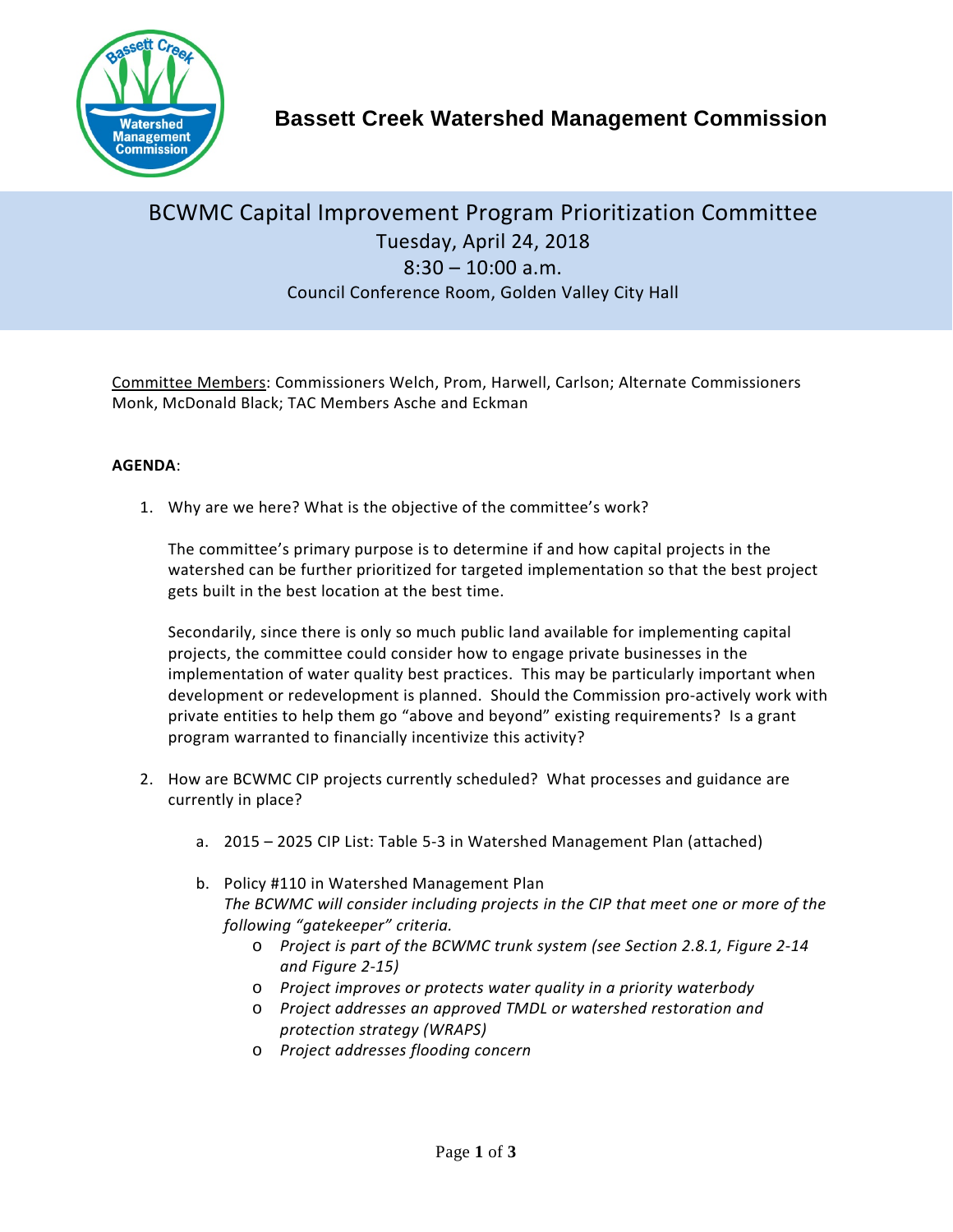*The BCWMC will use the following criteria, in addition to those listed above, to aid in the prioritization of projects:*

- o *Project protects or restores previous Commission investments in infrastructure*
- o *Project addresses intercommunity drainage issues*
- o *Project addresses erosion and sedimentation issues*
- o *Project will address multiple Commission goals (e.g., water quality, runoff volume, aesthetics, wildlife habitat, recreation, etc.)*
- o *Subwatershed draining to project includes more than one community*
- o *Addresses significant infrastructure or property damage concerns*

*The BCWMC will place a higher priority on projects that incorporate multiple benefits and will seek opportunities to incorporate multiple benefits into BCWMC projects, as opportunities allow.*

- c. TMDL Implementation Plans which lay out projects and programs needed to address a particular pollutant for impaired waterbodies.
	- o [Sweeney Lake](https://www.pca.state.mn.us/sites/default/files/wq-iw8-06e.pdf)
	- o [Medicine Lake](https://www.pca.state.mn.us/sites/default/files/wq-iw8-19c.pdf)
	- o [Metro-wide Chloride TMDL](https://www.pca.state.mn.us/sites/default/files/wq-iw11-06e.pdf)
	- o [Upper Mississippi River Bacteria TMDL](https://www.pca.state.mn.us/sites/default/files/wq-iw8-08c.pdf)
- d. 5-year "rolling" CIP list starts with TAC recommendations based on
	- o Opportunity
	- o Readiness
	- o Fairness
- e. As a reminder, the Commission spent considerable time prioritizing its waterbodies during development of the Watershed Management Plan. See Table 2-6 from the Watershed Management Plan below (with details in [Appendix C\)](http://www.bassettcreekwmo.org/application/files/9614/4676/6442/Appendix_C_Waterbody_Classification.pdf)

| Table 2-6 | <b>BCWMC Management Classifications for Priority Waterbodies</b> |  |  |
|-----------|------------------------------------------------------------------|--|--|
|-----------|------------------------------------------------------------------|--|--|

| <b>BCWMC Classification</b>     | <b>Waterbodies</b>                                                                                                                |
|---------------------------------|-----------------------------------------------------------------------------------------------------------------------------------|
| <b>Priority Streams</b>         | Main Stem Bassett Creek<br>North Branch Bassett Creek*<br>$\bullet$<br><b>Plymouth Creek</b><br>Sweeney Lake Branch Bassett Creek |
| <b>Priority 1 Deep Lakes</b>    | <b>Medicine Lake</b><br><b>Parkers Lake</b><br><b>Sweeney Lake</b><br><b>Twin Lake</b><br><b>Wirth Lake</b>                       |
| Priority 1 Shallow Lakes        | Northwood Lake<br>Westwood Lake                                                                                                   |
| <b>Priority 2 Shallow Lakes</b> | Cavanaugh (Sunset Hill) Pond<br>Crane Lake<br>Lost Lake                                                                           |

\* Includes Bassett Creek Park Pond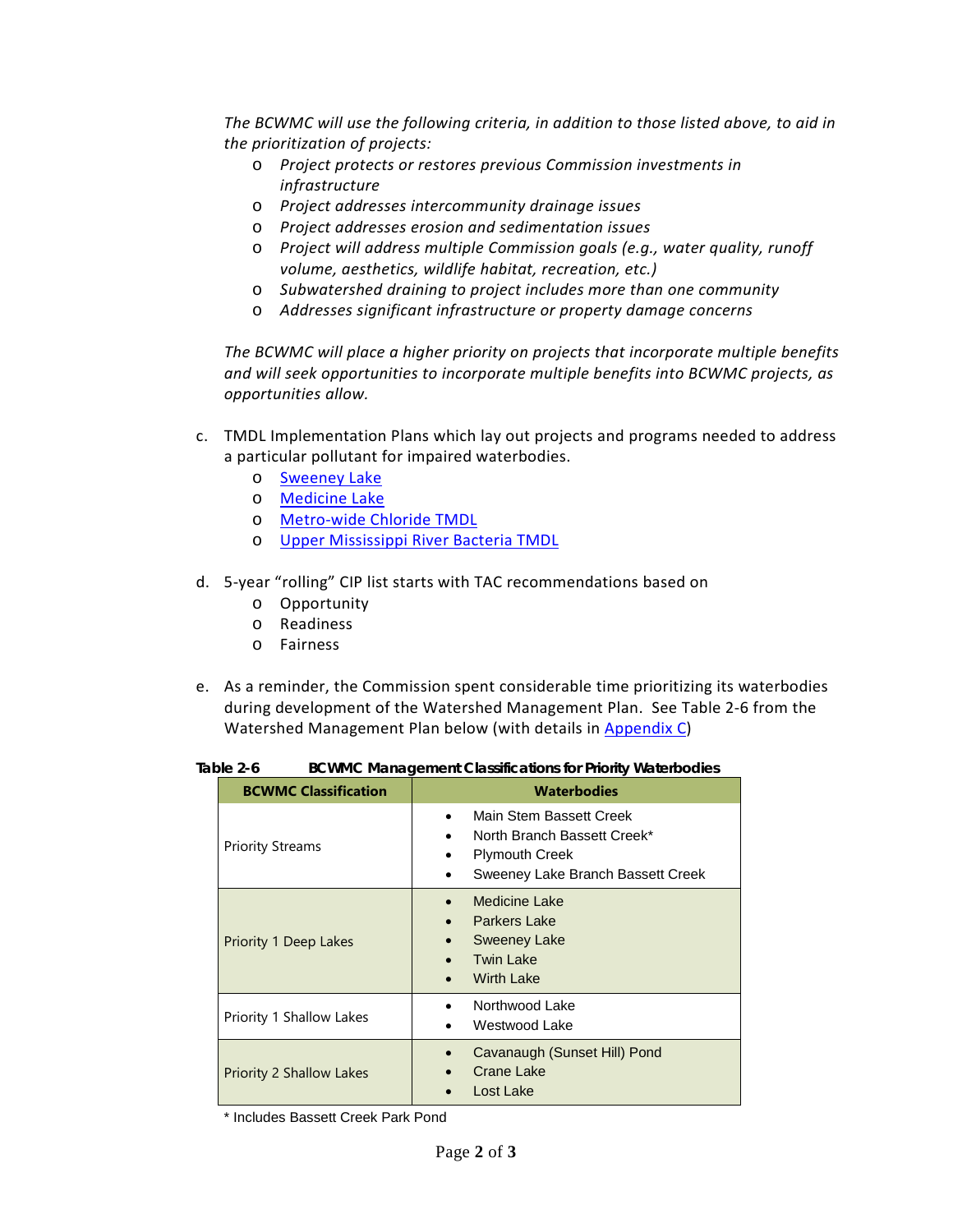3. How do other organizations prioritize projects?

The attached tables summarize how other watershed organizations and cities prioritize projects:

- Table 1 lists each entity and the factors/considerations they use to prioritize projects
- Table 2 compares the factors/considerations for project prioritization among entities
- 4. What level of annual effort feels right for prioritization exercises in the BCWMC?

Low Effort = Qualitatively assess projects similar to current practice with some slight modifications for the Commission or a committee to more formally review the projects recommended by the TAC.

Medium Effort = Semi-quantitative assessment of certain criteria – perhaps assigning "low, medium, or high" in addressing criteria for each project. Criteria could include items such as those listed as other considerations in Policy 110 (found in #2 above).

High Effort = Quantitative assessment  $-$  develop a range of possible numeric scores for a variety of criteria, score each potential project relative to each criterion, and prioritize projects based on their relative total scores. The range of scores developed for each criterion may be based on objective or subjective measures.

5. Set next meeting and adjourn

Future agenda items:

- Presentation from Minnehaha Creek Watershed District on partnerships with private businesses
- Review of grant programs implemented by other watersheds (Shingle Creek WMC, Mississippi WMO)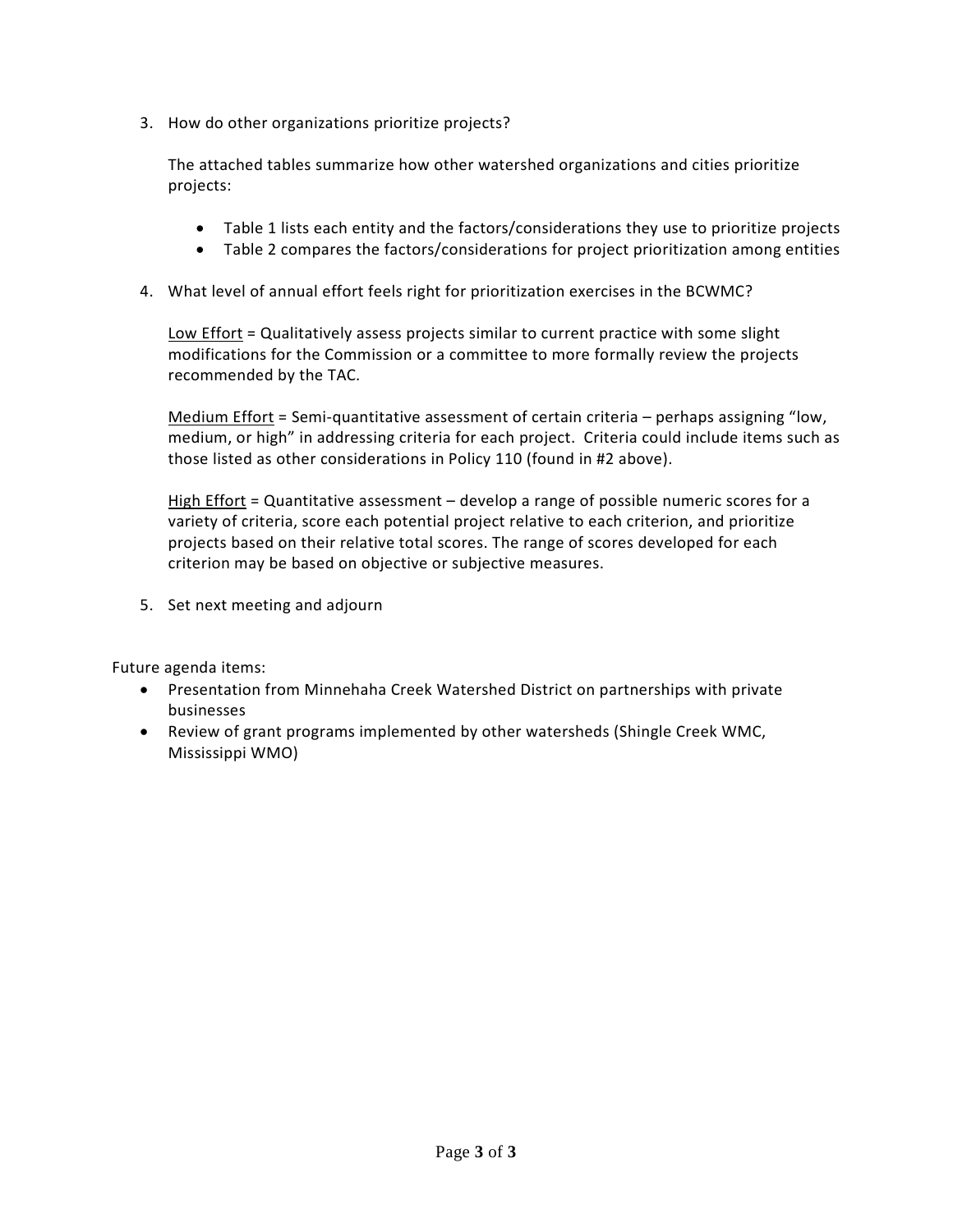| Table 1. Summary of factors considered in project prioritization by selected entities |                                                                              |                                  |                                                 |
|---------------------------------------------------------------------------------------|------------------------------------------------------------------------------|----------------------------------|-------------------------------------------------|
|                                                                                       |                                                                              |                                  |                                                 |
| Factor Type <sup>1</sup> :                                                            |                                                                              | Factor Assessment <sup>2</sup> : |                                                 |
| Benefit, Cost,                                                                        | <b>Prioritization Factors/Considerations</b>                                 | Quantitative (QT),               | Does Entity have a                              |
| <b>or</b>                                                                             | (organized by entity)                                                        | Semi-quantitative                | ranked/tiered                                   |
| Opportunity                                                                           |                                                                              | (SQT), or Qualitative            | prioritization?                                 |
|                                                                                       |                                                                              | $\left( QL\right)$               |                                                 |
|                                                                                       | <b>Riley Purgatory Bluff Creek Watershed District</b>                        |                                  |                                                 |
| Benefit                                                                               | <b>Alignment with District goals</b>                                         | SQT                              | Yes - quantitative/semi-                        |
| Benefit                                                                               | Sustainability                                                               | SQT                              | quantitative factors                            |
| Benefit                                                                               | Volume management                                                            | QT                               | (highlighted) are used                          |
| Benefit                                                                               | Pollutant management                                                         | QT                               | to create a project                             |
| <b>Benefit</b>                                                                        | <b>Habitat restoration</b>                                                   | SQT                              | score; projects are                             |
| Benefit                                                                               | Shoreline/streambank restoration                                             | QT                               | grouped with those                              |
| Benefit                                                                               | <b>Watershed benefits</b>                                                    | QT                               | above "X" score                                 |
| Benefit                                                                               | Partnership opportunities                                                    | SQT                              | threshold                                       |
| Benefit                                                                               | <b>Public access and education</b>                                           | SQT                              | implemented, and                                |
| Opportunity                                                                           | Funding availability                                                         | QL                               | below "X" deferred;                             |
| Opportunity                                                                           | Coordination with other planned activities                                   | QL                               | implementation                                  |
| Opportunity                                                                           | Timing of partnerships/cost-sharing                                          | QL                               | schedule is based on                            |
|                                                                                       | Opportunity   Access/land ownership                                          | QL                               | qualitative factors (non-                       |
| Cost                                                                                  | Cost-effectiveness                                                           | QL                               | highlighted)                                    |
| <b>City of Richfield</b>                                                              |                                                                              |                                  |                                                 |
| Benefit                                                                               | Flood Risk: Structures within 100-year floodplain                            | QL                               | Yes - Projects are                              |
| Benefit                                                                               | Flood Risk: Structures within 1 foot of 100-year floodplain                  | QL                               | grouped as High,                                |
| Cost                                                                                  | Cost-benefit                                                                 | QL                               | Medium, or Low                                  |
| Benefit                                                                               | Necessity for regulatory compliance (e.g., MS4 permit, TMDL)                 | QL                               | priority based on                               |
| Benefit                                                                               | Public safety risk if not-performed                                          | QL                               | qualitative assessment                          |
|                                                                                       | Opportunity Coordination with other planned activities                       | QL                               | of factors                                      |
|                                                                                       | <b>Valley Branch Watershed District</b>                                      |                                  |                                                 |
|                                                                                       | Opportunity Commitments from previous years                                  | QL                               |                                                 |
|                                                                                       | Opportunity Funding availability                                             | QL                               |                                                 |
|                                                                                       | Opportunity Timing of partnerships/cost-sharing                              | QL                               |                                                 |
| Benefit                                                                               | Project benefit                                                              | QL                               | No - Projects are                               |
| Cost                                                                                  | Cost-effectiveness                                                           | QL                               | prioritized without a                           |
| Benefit                                                                               | Waterbody priority classification                                            | QL                               | numeric ranking or tier                         |
| Benefit                                                                               | Water quality relative to action levels                                      | QL                               | system                                          |
| Benefit                                                                               | TMDL or WRAPS implementation item                                            | QL                               |                                                 |
| <b>Benefit</b>                                                                        | Project/program consistency with the Plan                                    | QL                               |                                                 |
| Cost                                                                                  | Feasibility                                                                  | QL                               |                                                 |
| Cost                                                                                  | Risk/liability of inaction                                                   | QL                               |                                                 |
|                                                                                       | <b>Ramsey-Washington Metro Watershed District</b>                            |                                  |                                                 |
| Cost                                                                                  | Feasibility/cost effectiveness                                               | QL                               |                                                 |
| Cost                                                                                  | Risk/liability of inaction                                                   | QL                               |                                                 |
| Benefit                                                                               | Waterbody priority classification (impaired, at-risk, stable)                | QL                               |                                                 |
| Opportunity                                                                           | Educational opportunity                                                      | QL                               | Yes - Projects are<br>ranked as Tier 1, Tier 2, |
| Benefit                                                                               | Social vulnerability (starting to be factored into their cost share program) | QL                               | or Tier 3 based on                              |
| Benefit                                                                               | Flood Risk: Flood-prone area next to District-managed waterbody              | QL                               |                                                 |
| Benefit                                                                               | Flood Risk: Flood-prone area next to District-managed facility               | QL                               | qualitative assessment                          |
| Benefit                                                                               | Flood Risk: Number of impacted/potentially impacted structures               | QT                               | of factors                                      |

| Benetit | Flood Risk:<br>l waterbodies<br>Hood prone areas upstream of at-risk/impaired | ∽ |
|---------|-------------------------------------------------------------------------------|---|
| Benetit | Street Flooding<br>u Risk: '<br><b>HOO</b> <sup>"</sup>                       | ∽ |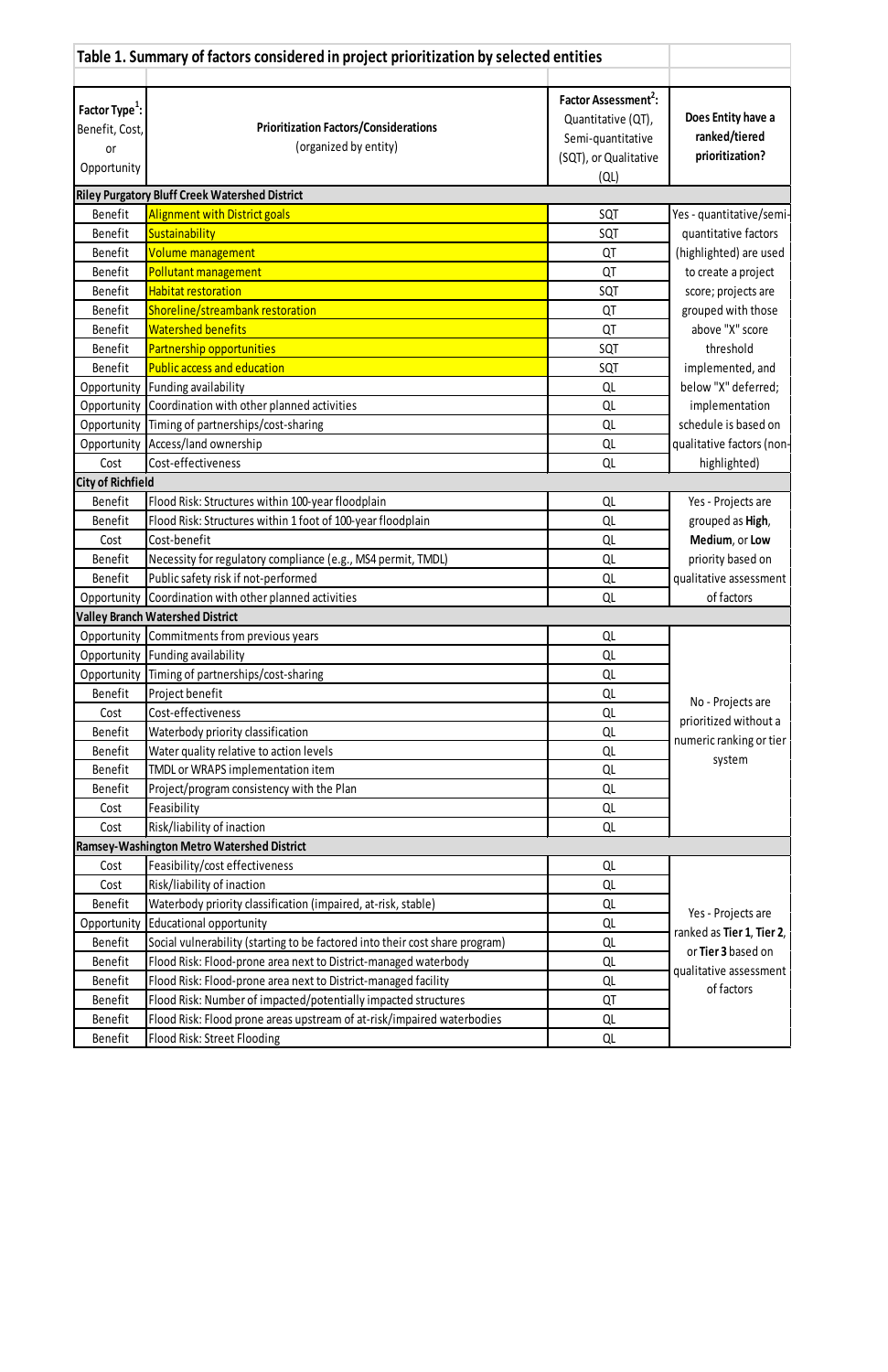## **Table 1. Continued……**

| Factor Type <sup>1</sup> : |                                                                                    | Factor Assessment <sup>2</sup> : |                                                   |  |
|----------------------------|------------------------------------------------------------------------------------|----------------------------------|---------------------------------------------------|--|
| Benefit, Cost,             | <b>Prioritization Factors/Considerations</b>                                       | Quantitative (QT),               | Does Entity have a                                |  |
|                            | (organized by entity)                                                              | Semi-quantitative                | ranked/tiered                                     |  |
| or                         |                                                                                    | (SQT), or Qualitative            | prioritization?                                   |  |
| Opportunity                |                                                                                    | (QL)                             |                                                   |  |
|                            | Nine Mile Creek Watershed District                                                 |                                  |                                                   |  |
| Benefit                    | Progress towards completing and/or implementing a UAA or assessment                | QL                               |                                                   |  |
| Benefit                    | <b>Flooding impacts (regional vs local)</b>                                        | QL                               |                                                   |  |
|                            |                                                                                    |                                  |                                                   |  |
| Benefit                    | <b>TMDL or WRAPS implementation item</b>                                           | QL                               |                                                   |  |
| Benefit                    | Improve/enhance past watershed projects                                            | QL                               | Yes - Projects are                                |  |
| Benefit                    | Improve water resource above level achieved by compliance with regulatory cont     | QL                               | grouped as High,                                  |  |
| Opportunity                | Supported by city                                                                  | QL                               | Medium, or Low                                    |  |
| Benefit                    | Progress towards Plan water resource goals                                         | QL                               | priority based on                                 |  |
| Benefit                    | Improve and protect water quality                                                  | QL                               | qualitative assessment                            |  |
| Benefit                    | Reduce rate/volume of stormwater runoff                                            | QL                               | of highlighted criteria;                          |  |
| <b>Benefit</b>             | Prevent erosion and reduce sedimentation                                           | QL                               | within each group,                                |  |
| Benefit                    | Protect against or reduce damage from flooding on Nine Mile Creek                  | QL                               | projects may be                                   |  |
| Benefit                    | Protect or restore high quality wetlands                                           | QL                               | prioritized based on                              |  |
| <b>Benefit</b>             | Improve water resource habitat for wildlife                                        | QL                               | the non-highlighted                               |  |
| Opportunity                | Maximize cost-effectiveness and efficiency through collaboration (cost-share)      | QL                               | factors                                           |  |
|                            |                                                                                    |                                  |                                                   |  |
| Opportunity                | Demonstrate/test innovative technology or techniques                               | QL                               |                                                   |  |
| <b>Benefit</b>             | watershed wide or multijurisdictional benefits                                     | QL                               |                                                   |  |
| Benefit                    | Address impairment that is subject of a TMDL or WRAPS                              | QL                               |                                                   |  |
|                            | Cedar River Watershed District (non-Metro)                                         |                                  |                                                   |  |
| Benefit                    | <b>Flood risk reduction benefit</b>                                                | SQT                              |                                                   |  |
| Benefit                    | <b>Water quality benefit</b>                                                       | SQT                              |                                                   |  |
| Benefit                    | Ecology/habitat benefit                                                            | SQT                              |                                                   |  |
| Benefit                    | Groundwater benefit                                                                | SQT                              | Yes - projects are                                |  |
| Opportunity                | Public land/willing landowners                                                     | SQT                              | sequentially ranked                               |  |
| Benefit                    | Addresses a water quality impairment                                               | SQT                              | based on a total score                            |  |
| Opportunity                | Cost share opportunities                                                           | SQT                              | based 50% on the                                  |  |
| Cost                       | Impacts to public waters (permitting restrictions)                                 | SQT                              | highlighted factors and                           |  |
|                            |                                                                                    |                                  | 50% on the non-                                   |  |
| Opportunity                | Positive exposure, project visibility                                              | SQT                              | highlighted factors                               |  |
| Cost                       | Cost effectiveness                                                                 | SQT                              |                                                   |  |
| Benefit                    | Upstream location in watershed                                                     | SQT                              |                                                   |  |
| Benefit                    | Diversity of project location                                                      | SQT                              |                                                   |  |
| <b>City of Bloomington</b> |                                                                                    |                                  |                                                   |  |
| Opportunity                | Projects in areas with planned street/infrastructure construction/reconstruction   | QL                               |                                                   |  |
| Opportunity                | Projects that leverage redevelopment or grant funding mechanisms                   | QL                               | Not currently - Local                             |  |
| Benefit                    | Projects that protect emergency routes or high-value public infrastructure         | QL                               | water plan includes                               |  |
| <b>Benefit</b>             | Projects that address both a water quantity and quality goal                       | QL                               |                                                   |  |
| Benefit                    | Projects that address regional flooding issues                                     | QL                               | prioritization as a                               |  |
| Benefit                    | Projects that mitigate flooding of extended durations or significant ponding depth | QL                               | upcoming                                          |  |
|                            | Projects in areas that have not benefited from previous flood mitigation projects  |                                  | implementation item                               |  |
| Benefit                    | (leveraging Social Vulnerability Index)                                            | QL                               |                                                   |  |
|                            |                                                                                    |                                  |                                                   |  |
|                            | Mississippi Watershed Management Organization (cost-share program)                 |                                  |                                                   |  |
| Benefit                    | Benefits to downstream waters (water quality, rate/volume, habitat, and/or erosi   |                                  |                                                   |  |
| Opportunity                | Public vs private property for project location                                    | Details about how                | Details about how                                 |  |
| Benefit                    | Highly visible/educational value                                                   |                                  | these factors are scored these factors are scored |  |
| Opportunity                | Innovative methods                                                                 | was not available                | was not available                                 |  |
| Cost                       | Project expected lifetime                                                          | during the                       | during the                                        |  |
| Cost                       | Project operation and maintenance cost                                             | development of this              | development of this                               |  |
| Cost                       | Project funding sources                                                            | table                            | table                                             |  |
| Cost                       | Project implementation schedule                                                    |                                  |                                                   |  |
| Benefit                    | In MWMO Priority Management area                                                   |                                  |                                                   |  |
|                            | <b>Bassett Creek Watershed Management Commission (based on Policy 110)</b>         |                                  |                                                   |  |
| Benefit                    | Project is part of the BCWMC Trunk System                                          | QL                               |                                                   |  |
| Benefit                    | Project improves/protects water quality in a priority waterbody                    | QL                               |                                                   |  |
| Benefit                    | Project addresses an approved TMDL or WRAPS                                        |                                  |                                                   |  |
|                            |                                                                                    | QL                               |                                                   |  |
| Benefit                    | Project addresses flooding concerns                                                | QL                               |                                                   |  |
| Benefit                    | Project addresses intercommunity drainage issue                                    | QL                               | <b>TBD</b>                                        |  |
| Benefit                    | Project addresses erosion and sedimentation issue                                  | QL                               |                                                   |  |
| Benefit                    | Project addresses multiple Commission goals                                        | QL                               |                                                   |  |
| Benefit                    | Project includes intercommunity watersheds                                         | QL                               |                                                   |  |
| Benefit                    | Project addresses significant infrastructure or property damage concerns           | QL                               |                                                   |  |
|                            |                                                                                    |                                  |                                                   |  |

(2) The method of assessment is based on how the entity evaluates each factor/ consideration; **quantitative** factors are assigned a numeric score based on a standard unit of measure (e.g., dollars, lbs of pollutant); **semi-quantitative** factors are assigned a numeric value based on best professional judgement or an entitydefined scale (e.g., 1 to 7); **qualitative** factors are considered subjectively and/or are not assigned a score as part of priortization.

(1) Factors have been assigned to categories for discussion purposes only; categories include **benefits** (e.g., reduced flood risk, improved water quality), **costs** (e.g., capital cost, cost-effectiveness), and **opportunities** (e.g., coordination with other programs).